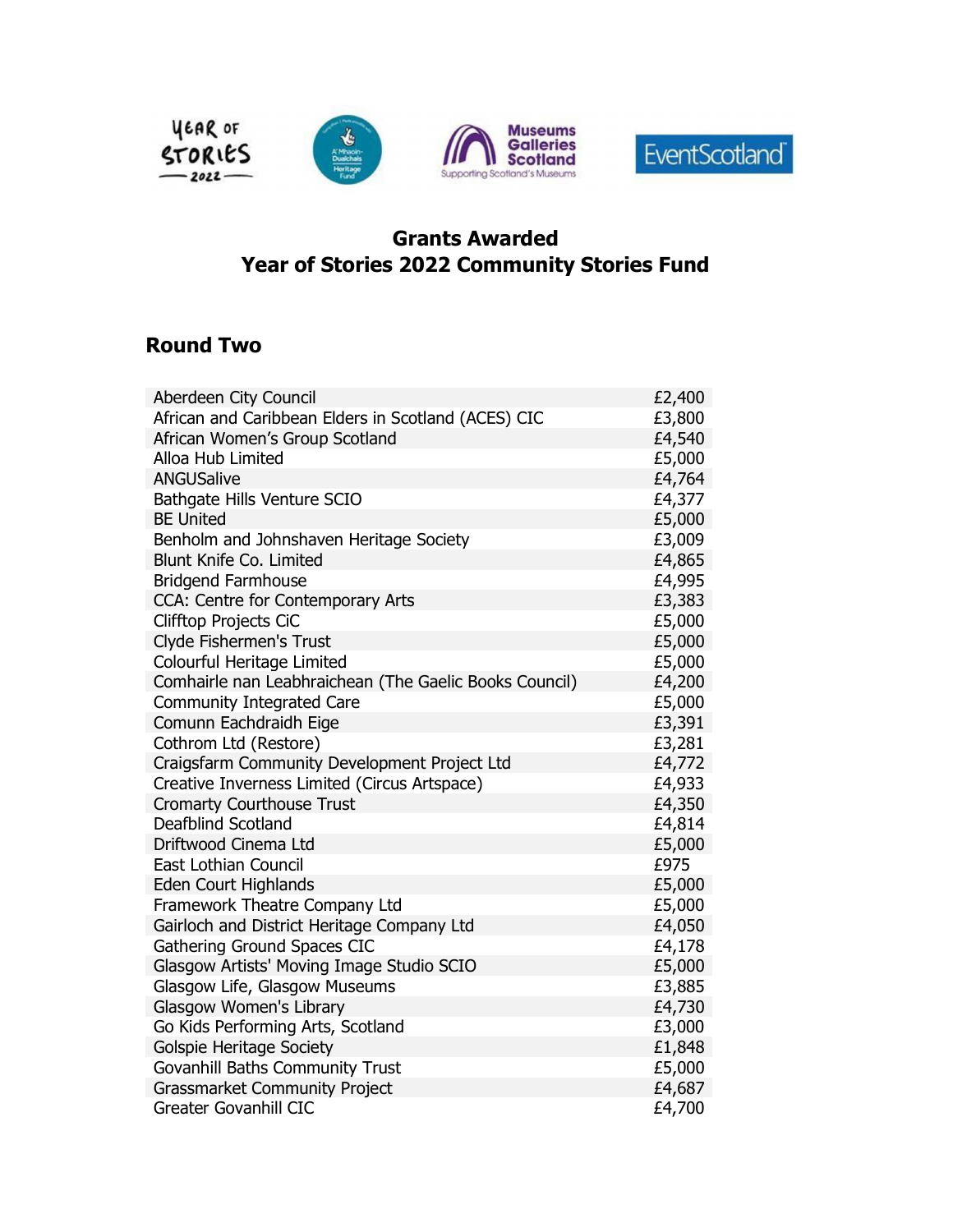| Healthy n Happy                                             | £4,960 |
|-------------------------------------------------------------|--------|
| <b>Helmsdale Heritage Society</b>                           | £4,497 |
| High Life Highland                                          | £4,214 |
| High Life Highland                                          | £2,400 |
| Icky Arts CIC (Pollyanna)                                   | £4,498 |
| <b>Ionad Throndairnis</b>                                   | £4,740 |
| It's BRAW (Blairgowrie and Rattray Arts for Wellbeing)      | £3,400 |
| Jambo! Radio                                                | £5,000 |
| Josephine Oboh-Macleod Charity (JOM Charity)                | £5,000 |
| Kilmarnock Town Centre Partnership                          | £5,000 |
| <b>LEAP Sports Scotland</b>                                 | £5,000 |
| Leonard Cheshire Disability                                 | £1,249 |
| Loop Theatre CIC                                            | £4,954 |
| Maryhill Burgh Halls Trust                                  | £4,550 |
| <b>National Trust for Scotland</b>                          | £4,860 |
| Ness Historical Society - Comunn Eachdraidh Nis             | £4,890 |
| North Lanarkshire Council                                   | £5,000 |
| <b>Peebles CAN</b>                                          | £4,455 |
| Penicuik Community Arts Association                         | £3,400 |
| Push the Boat Out Ltd                                       | £4,450 |
| <b>RIG Arts Ltd</b>                                         | £4,750 |
| Rotts of Arran Community Woodland                           | £4,726 |
| School of African Cultures (SOAC)                           | £4,980 |
| <b>Scottish Maritime Museum Trust</b>                       | £5,000 |
| ScrapAntics CIC                                             | £4,941 |
| <b>Sense Scotland</b>                                       | £5,000 |
| <b>Shaper Caper Limited</b>                                 | £5,000 |
| Somewhere EDI Community Interest Company                    | £5,000 |
| Stirling Smith Art Gallery & Museum Trust                   | £2,273 |
| Stonehaven Folk Festival SCIO                               | £720   |
| Tarland Development Group (Tarland Food and Music Festival) | £3,100 |
| The Bearsden Festival Association                           | £5,000 |
| The Cumnock Tryst                                           | £5,000 |
| The Living Memory Association                               | £4,415 |
| The Tall Ship Glenlee Trust                                 | £5,000 |
| TinCat CIC (Milk Cafe Glasgow)                              | £3,316 |
| Tomintoul & Glenlivet Development Trust                     | £660   |
| <b>Under the Trees</b>                                      | £4,700 |
| University of Glasgow                                       | £5,000 |
| University of Strathclyde                                   | £1,604 |
| University of the Highlands and Islands                     | £935   |
| West Highland Museum Trust                                  | £4,750 |
| <b>West Lothian Council</b>                                 | £4,855 |
| What Moves You CIC                                          | £5,000 |
| Yard Heads International Ltd                                | £2,265 |
| <b>Autumn Voices</b>                                        | £4,725 |
| <b>Bearsden Writers</b>                                     | £750   |
| Capall Dorcha Theatre Company                               | £3,984 |
| Clan Macpherson Museum Trust                                | £4,481 |
| <b>Creative Stirling</b>                                    | £4,225 |